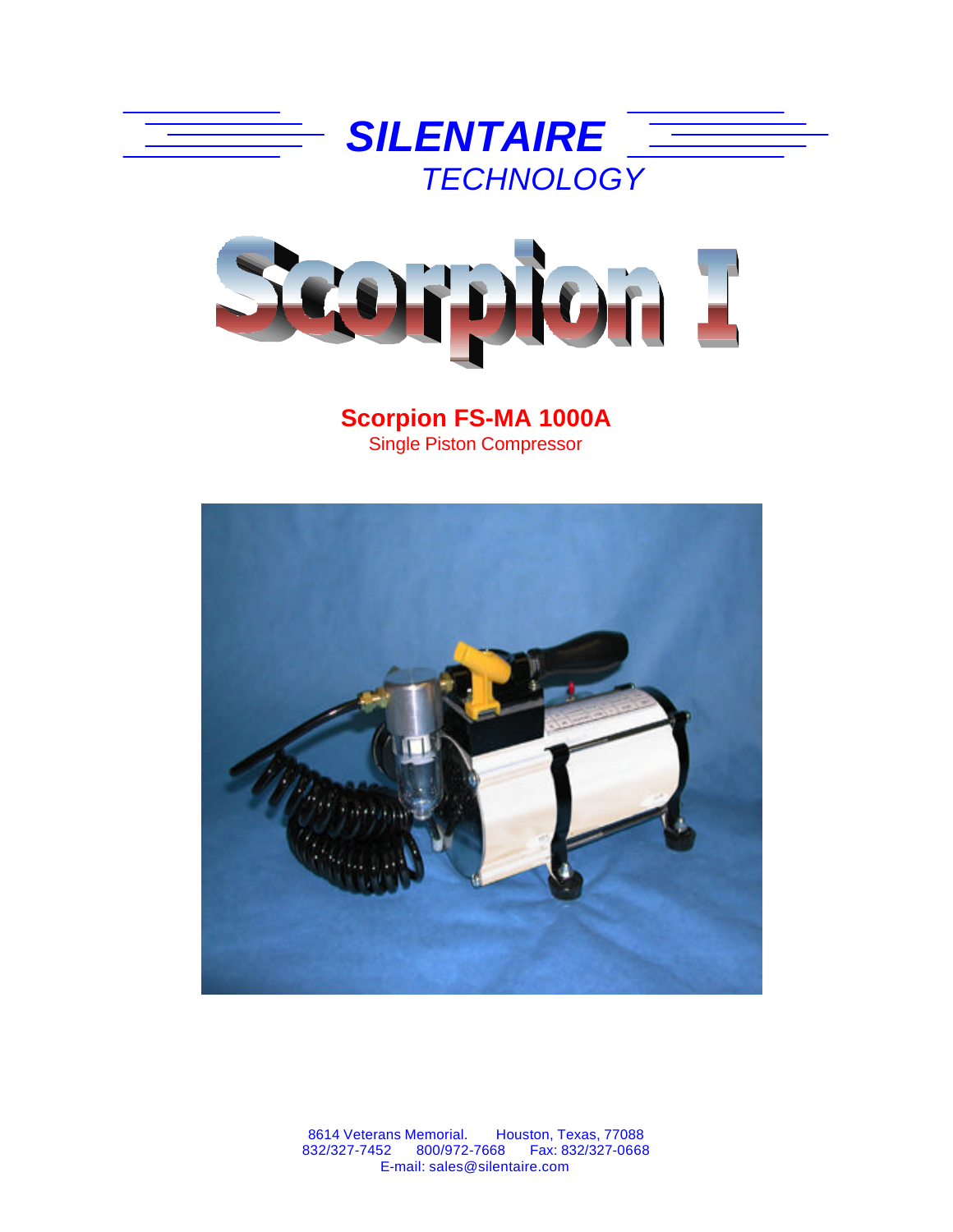Thank you and congratulations on the purchase of your *SCORPION* compressor. The **SCORPION** is built to the highest quality standards which produce excellent efficiency. If you use it properly and maintain it according to this manual, it will perform to your fullest satisfaction for many years to come. Please read this manual, carefully and follow the instructions, it will guarantee you a troublefree operation.

## **A. Installation**

- 1. After taking your **SCORPION** compressor out of its packaging, please check it carefully for any damages due to shipping.
- 2. Install the compressor on a flat surface in a suitable sized, dry room with good ventilation, where the temperature is not likely to rise above 94 Degrees Farenheit (35 Centigrades).
- 3. Dispose of the packing material in compliance with the regulations in the country or state where the compressor is installed.

## **B. Safety**

- 1. Do Not use the OILLESS compressor for purposes other than those for which it has been designed.
- 2. Do Not modify or repair the compressor while it is connected to the electric current.
- 3. Note: The electric outlet has to be properly installed and grounded!





This "bolt of lightning" indicates uninstalled material within your unit may cause an electrical shock. For the safety of everyone please do not remove product covering.

The "exclamation point" calls attention to features for which you should

read the enclosed literature closely to prevent operating and maintenance problems.



WARNING: TO PREVENT FIRE OR SHOCK HAZARD, DO NOT EXPOSE THIS EQUIPMENT TO RAIN OR MOISTURE..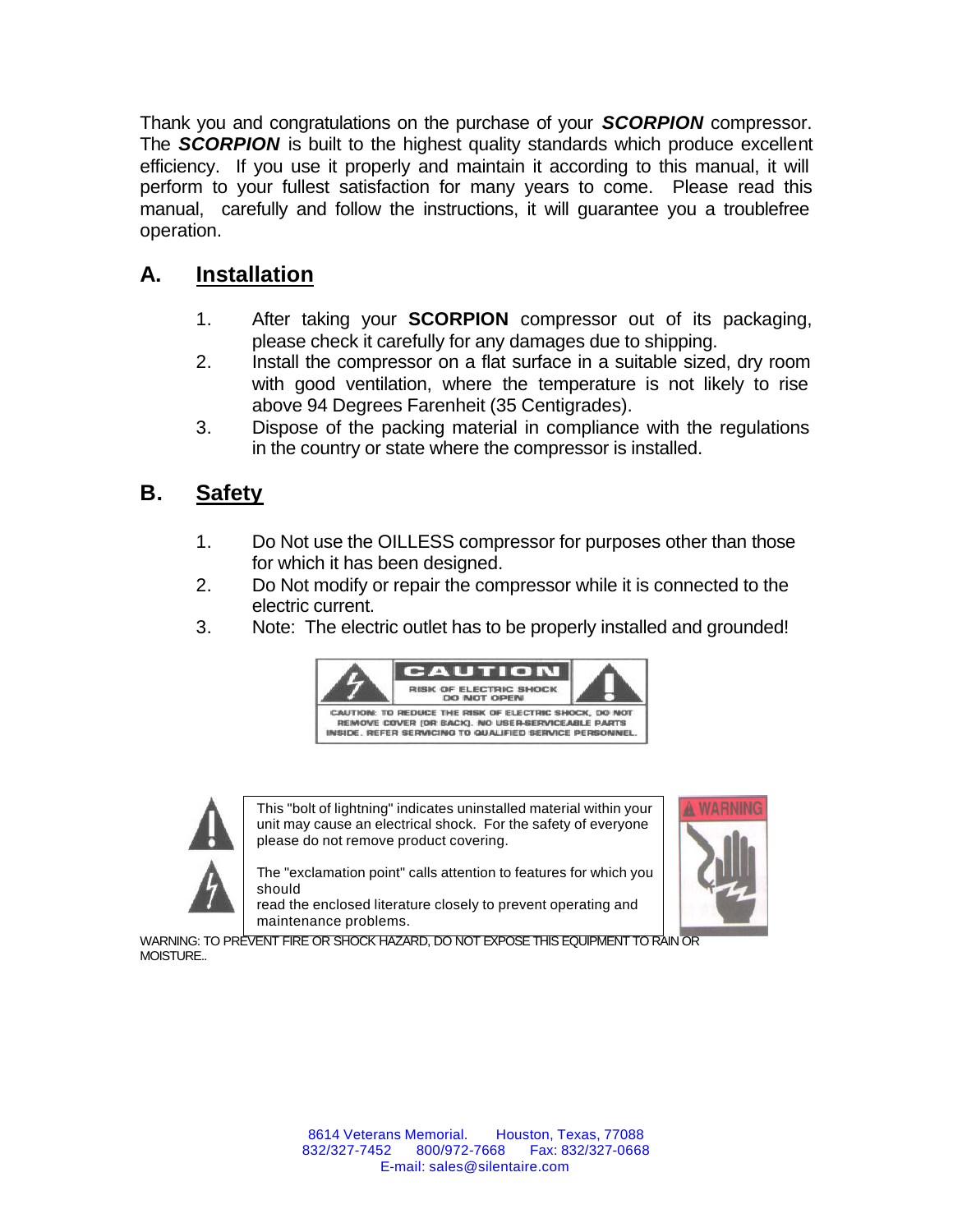## **C. Operating Instructions**

- 1. Connect the equipment for your application to the outgoing 1/4" male fitting at the front of the cylinder head. To keep the connecting fitting from leaking air you should always applpy Teflon Tape to the thread of the fitting.
- 2. When the compressor gets hot from constantly producing compressed air, it automatically shuts off. After waiting for about 20 minutes to cool down, it will start working again.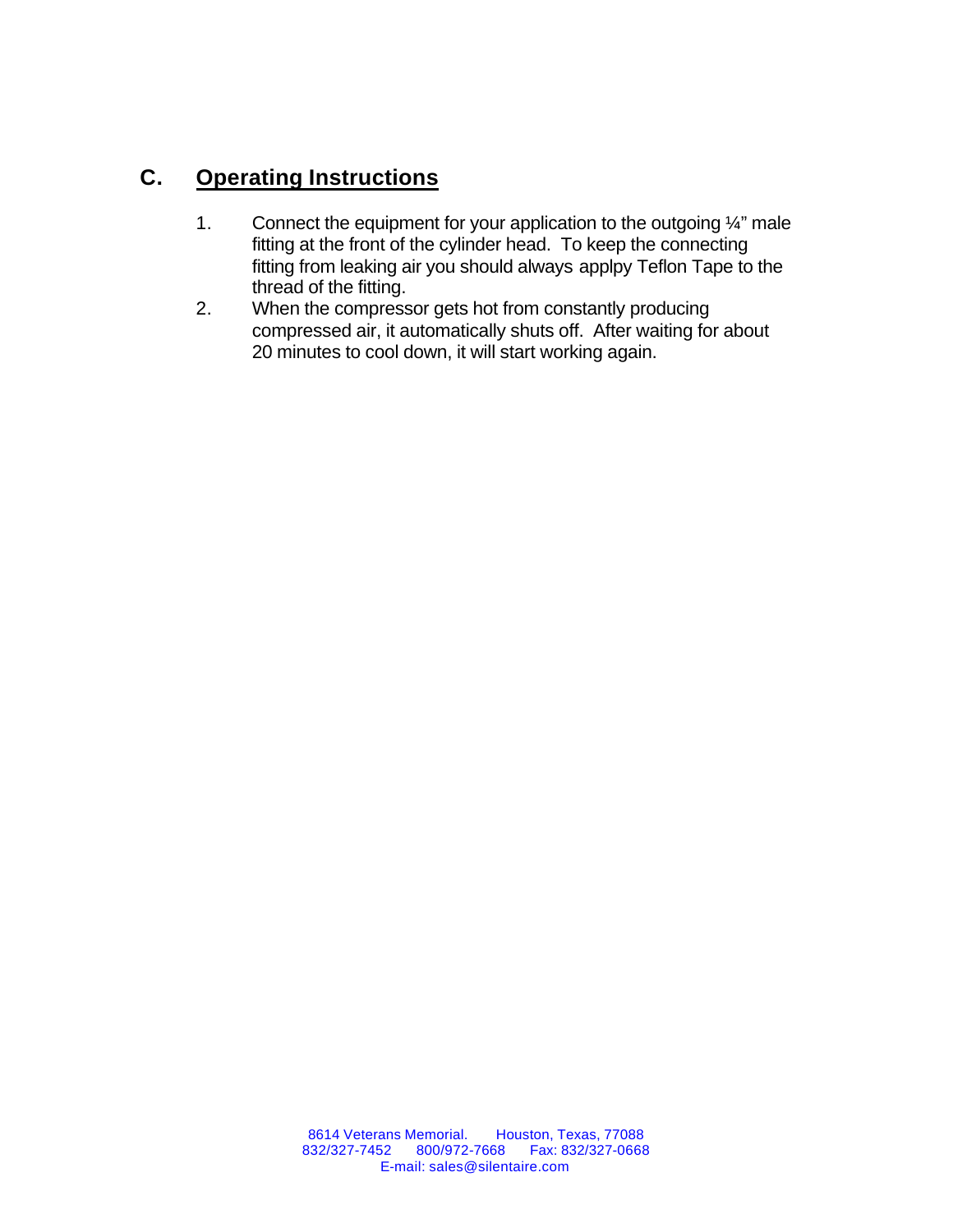## **EXPLODED VIEW AND PARTS LIST FS-MA-1000 A**



8614 Veterans Memorial. Houston, Texas, 77088 832/327-7452 800/972-7668 Fax: 832/327-0668 E-mail: sales@silentaire.com